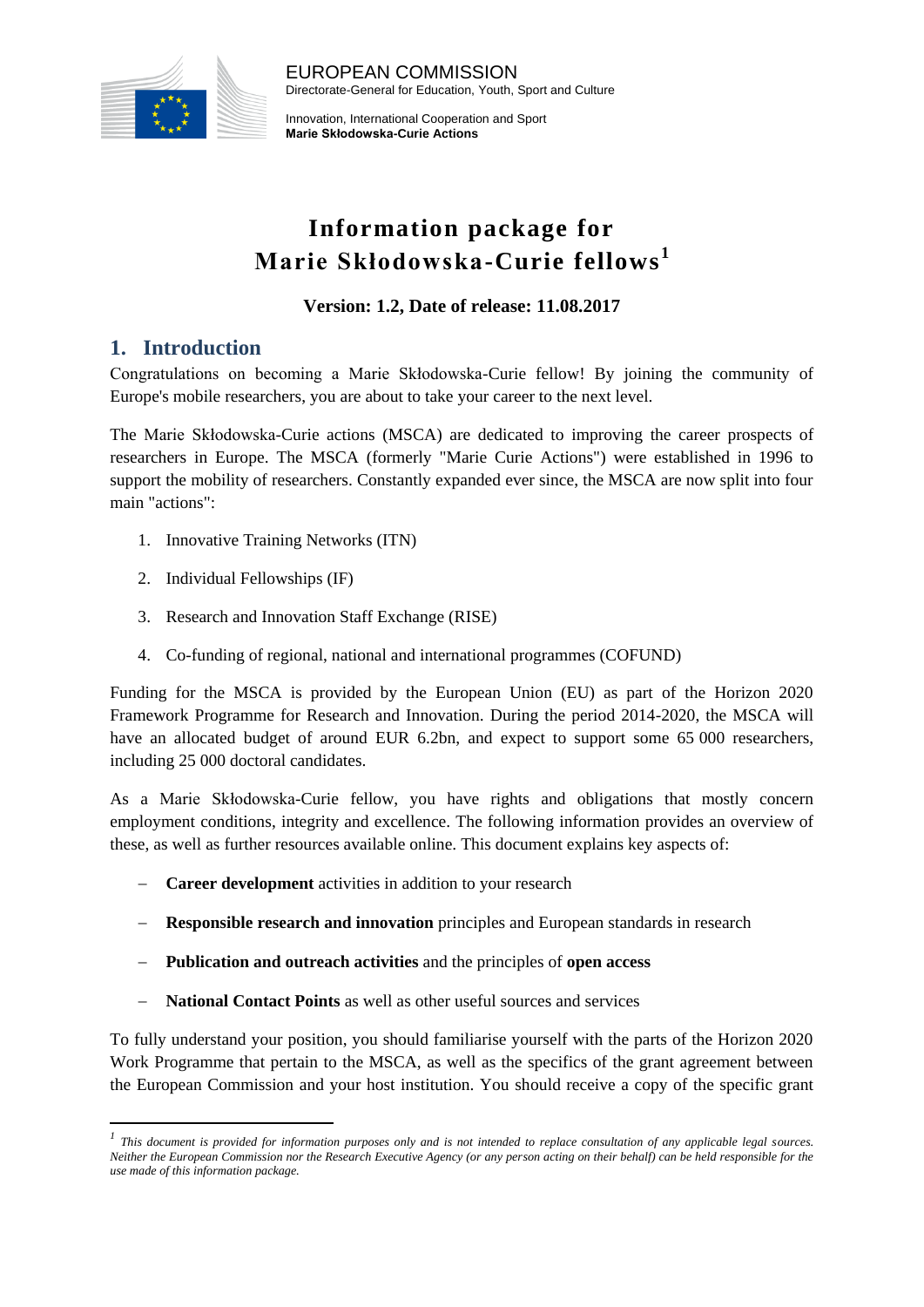agreement of your project, together with its annexes, from the project coordinator or from your host beneficiary. This document outlines the scope and nature of the research that will be undertaken and the training that will be provided. The beneficiaries are contractually obliged to implement the project as described in the document. Each grant agreement consists of a "general grant agreement" that is essentially the same for all projects, and Annexes – Part A and Part B – which are specific to the project in question.

On the **[Horizon 2020 Participant Portal](http://ec.europa.eu/research/participants/portal/desktop/en/home.html)** you will be able to access the Work Programme (ensure that you check the version under which the grant for your project was awarded), the model grant agreement, the annotated model grant agreement that explains how each article is implemented, and other useful documentation.

#### **2. Your rights**

Your employer is expected to support you and manage the MSCA grant in accordance with the provisions of **the [European Charter for Researchers](http://ec.europa.eu/euraxess/index.cfm/rights/europeanCharter)** and the **Code of Conduct for the [Recruitment of Researchers](http://ec.europa.eu/euraxess/index.cfm/rights/europeanCharter)**. These documents are addressed to researchers as well as to employers and funders in both the public and private sectors. They are key elements of European Union policy to make research an attractive career, by establishing some core rights and obligations.

The European Charter for Researchers should be your first reference to address issues relating to research freedom, ethical principles, professional attitude, accountability, and relations with your supervisor. The Charter also provides standards and guidance on non-discrimination, gender balance, and working conditions, as well as on intellectual property rights and other topics. The Code of Conduct for the Recruitment of Researchers on the other hand deals with matters of recruitment and selection, such as transparency or proper recognition of qualifications and mobility experience.

For your employer, the grant agreement that it has signed with the European Commission contains the obligation not only to take all measures to implement the principles laid out in the Charter and the Code of Conduct, but also to inform you about them. The employer is required to make its best effort to apply all of the principles set out in the Charter and the Code of Conduct. Some of these principles are also contractually binding, such as the obligation to ensure that you are adequately supervised.

#### **3. Your obligations**

Your status as an MSCA fellow also carries certain obligations, for example:

- Working exclusively for the action and receiving income for the activities of the fellowship only from your host organisation, or another entity participating in the action
- Ensuring visibility and recognition of received EU funding in communications, publications and patent applications<sup>2</sup>
- Informing the host organisation as soon as possible of any events, circumstances or changes in status that are likely to affect your fellowship

**<sup>.</sup>** <sup>2</sup> For all communication relating to the project, including publications and presentations, you are requested to ensure the visibility of the EU emblem, and to acknowledge EU funding, including the following text:

<sup>&</sup>quot;This project has received funding from the European Union's Horizon 2020 research and innovation programme under the Marie Skłodowska-Curie grant agreement No. [number]."

For infrastructure, equipment and major results: "This [infrastructure][equipment][insert type of result] is part of a project that has received funding from the European Union's Horizon 2020 research and innovation programme under the Marie Skłodowska-Curie grant agreement No [number].'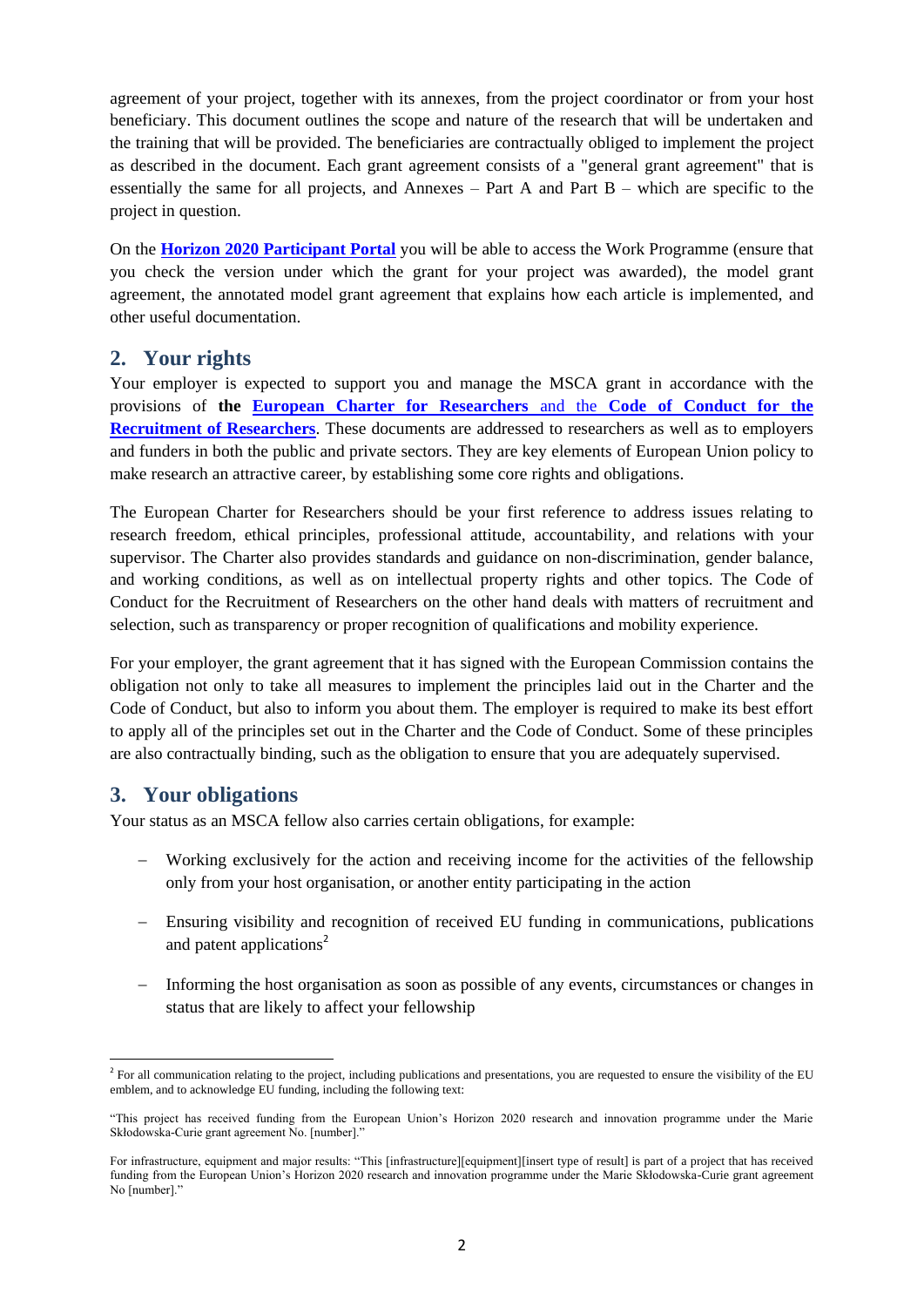Submitting an evaluation questionnaire and a follow-up questionnaire, at the end of your fellowship and two years afterwards

#### **4. Non-research activities**

In line with the European Charter for Researchers, the MSCA put special emphasis on skills development and improving the career prospects of researchers.

Therefore you may undertake professional training and personal development activities during your fellowship, such as:

- **Complementary training** in transferable skills such as proposal writing, patent submission, research management, or entrepreneurship
- **Attendance at conferences and workshops** to boost your competences and networking capacity
- **Outreach** activities to the public
- **Teaching** of students
- Learning a **foreign language**

Non-research activities are complementary and should not interfere with the research element of the project.

You may also join the **[Marie Curie Alumni Association](https://www.mariecuriealumni.eu/)** (MCAA) to connect with other fellows, whether your participation in an M(S)CA project was for 3 months, 36 months, or any other period. This association, established as a not-for-profit organisation in 2014, offers opportunities for networking and peer exchange, an alumni directory, job offers, an events calendar, and other services of potential interest to M(S)CA fellows. The MCAA is free to join and is open to all M(S)CAsupported researchers, past or present.

#### **5. Career guidance and supervision**

Quality supervision and support from your host organisation are among the most important aspects of your fellowship and your critical rights as an MSCA fellow. Your supervisor(s) should be explicitly named in your contract. In addition, the grant agreement of your employer with the Commission contains the details of the supervision arrangements that were included in the proposal. Where supervision will also be provided by another institution, this should be clearly specified in the grant agreement.

Excellent supervision includes keeping records of progress and research findings together with regular feedback including written reports, as well as working in accordance with agreed schedules and milestones. If you feel that there is insufficient expertise or commitment to guide and support you in your research, you should not hesitate to voice these concerns clearly and in time to your employer (for example to your supervisor), or possibly to a National Contact Point (see below).

If those mentioned above cannot resolve the issue, please then contact the organisation coordinating the project, if this is different to your employer. Only in the exceptional cases where problems remain after this dialogue should you inform the relevant Project Officer at the Research Executive Agency (REA) of the European Commission. The coordinator of your project will have the contact details of this person. However, please raise the matter first with your employer or project coordinator (if applicable), before contacting the REA.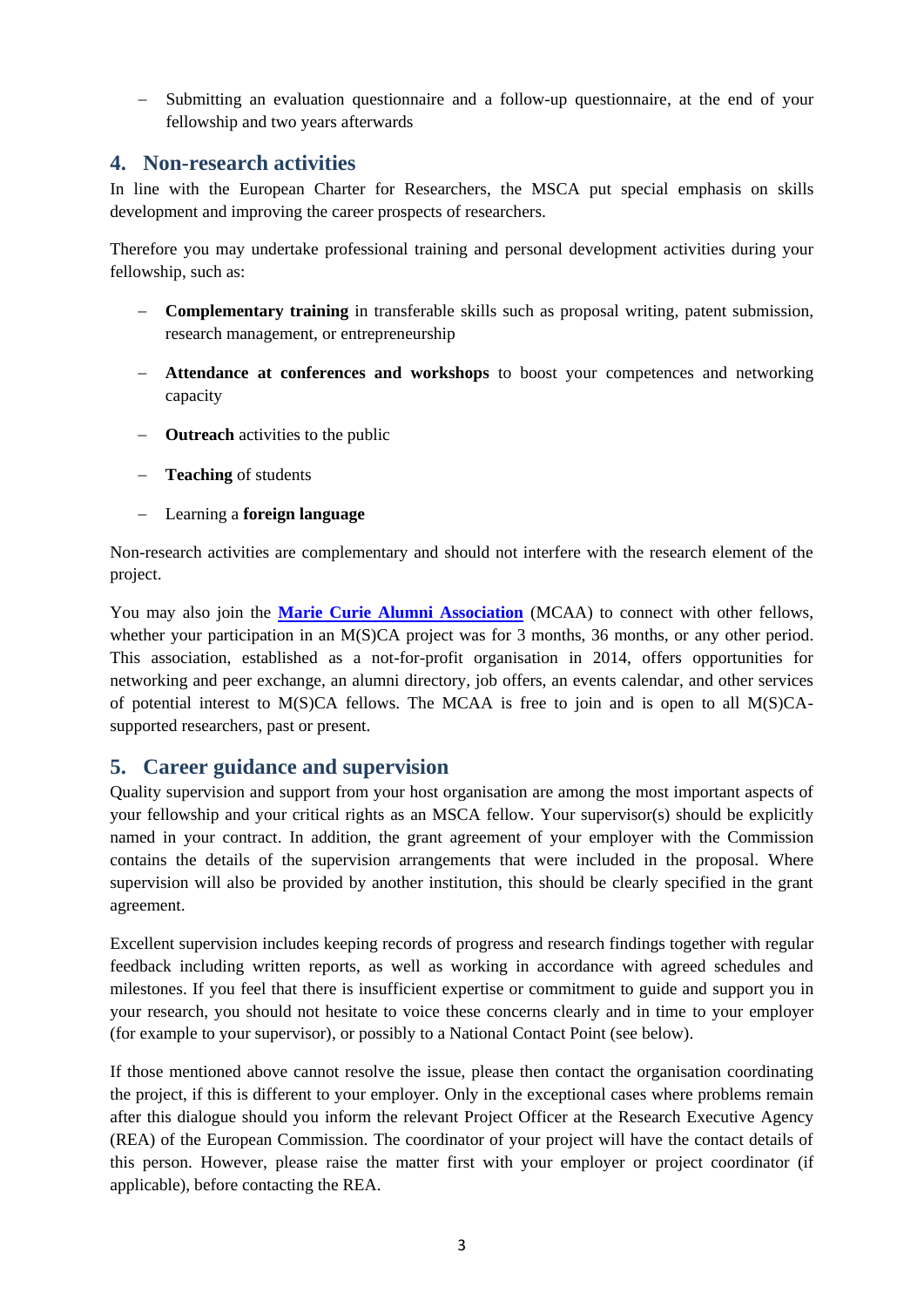#### **6. Responsible research, outreach and open access**

As an MSCA fellow, you should remain aware of the most important principles of Responsible Research and Innovation (RRI), to steer research and innovation towards addressing key societal challenges and meeting the expectations of European citizens. There are six keys to RRI: **Engagement** of all societal actors (researchers, industry, policy-makers and the civil society), **Gender Equality** in human resources management and in R&I content, quality **Science Education** for the next generation of researchers, **Open Access** to research results of publicly-funded projects, **Ethics** as a basis for increased social relevance and acceptability of research, and **Governance** – actions to mainstream RRI principles within organisations.

In the context of RRI and good research practice in general, **openness and transparency** are paramount. In order to benefit the society at large, the products of your work will need to be disseminated and exploited through communication and publishing, as well as possibly transferred into other research settings. You might be expected to take part in your host's communication plan to ensure a high visibility of the funded research and to help maximise the impact of the results.

The RRI principles are also present in the definition of Horizon 2020 goals and criteria. The MSCA explicitly support **open access** to research results. This means that the peer-reviewed scientific publications resulting from MSCA funding will have to be deposited in repositories and available online free of charge. You can find out more about Horizon 2020 and open access by following the links in the "Online resources" section below.

Gender is also a cross-cutting issue within Horizon 2020, meaning that all funded researchers should reflect on how their own research may be significant for questions such as gender equality, groupbased discrimination, etc. One of the goals is to raise awareness of these issues among researchers, especially in cases when their projects are not centred on a gender-related problem, but might indirectly touch on one or more such issues.

MSCA beneficiaries are required to take all measures to promote equal opportunities between men and women in the implementation of the project, including in the recruitment procedure. They must aim, to the extent possible, for a gender balance at all levels of personnel assigned to the project, including at supervisory and managerial level.

As a successful researcher you should also be ready to take part in **promoting research** as a career choice, especially to the young. Engagement with the general public helps to promote the understanding of science and is also a way for you to better understand public expectations and concerns about science and technology.

#### **7. National Contact Points and other assistance and information services**

In case you need further clarification with regard to any of the aspects of your fellowship, you could either contact your supervisor or another representative of your employer, or any of the MSCA **[National Contact Points](http://ec.europa.eu/research/participants/portal/desktop/en/support/national_contact_points.html) (NCP)**. NCPs are national structures which are able to provide personalised support in the local language. Often, a specialised Contact Point with a long-standing experience will deal with the MSCA. NCPs in different countries are in regular touch with each other, so you will be signposted to the most appropriate source of advice.

In addition, **the European [Intellectual Property Rights Helpdesk](https://www.iprhelpdesk.eu/)** offers free-of-charge support on Intellectual Property matters to beneficiaries of EU-funded research projects.

For general questions about Horizon 2020, contact the **[Horizon 2020 Helpdesk](http://ec.europa.eu/research/index.cfm?pg=enquiries)** that will make sure that your question is addressed by the appropriate European Commission service.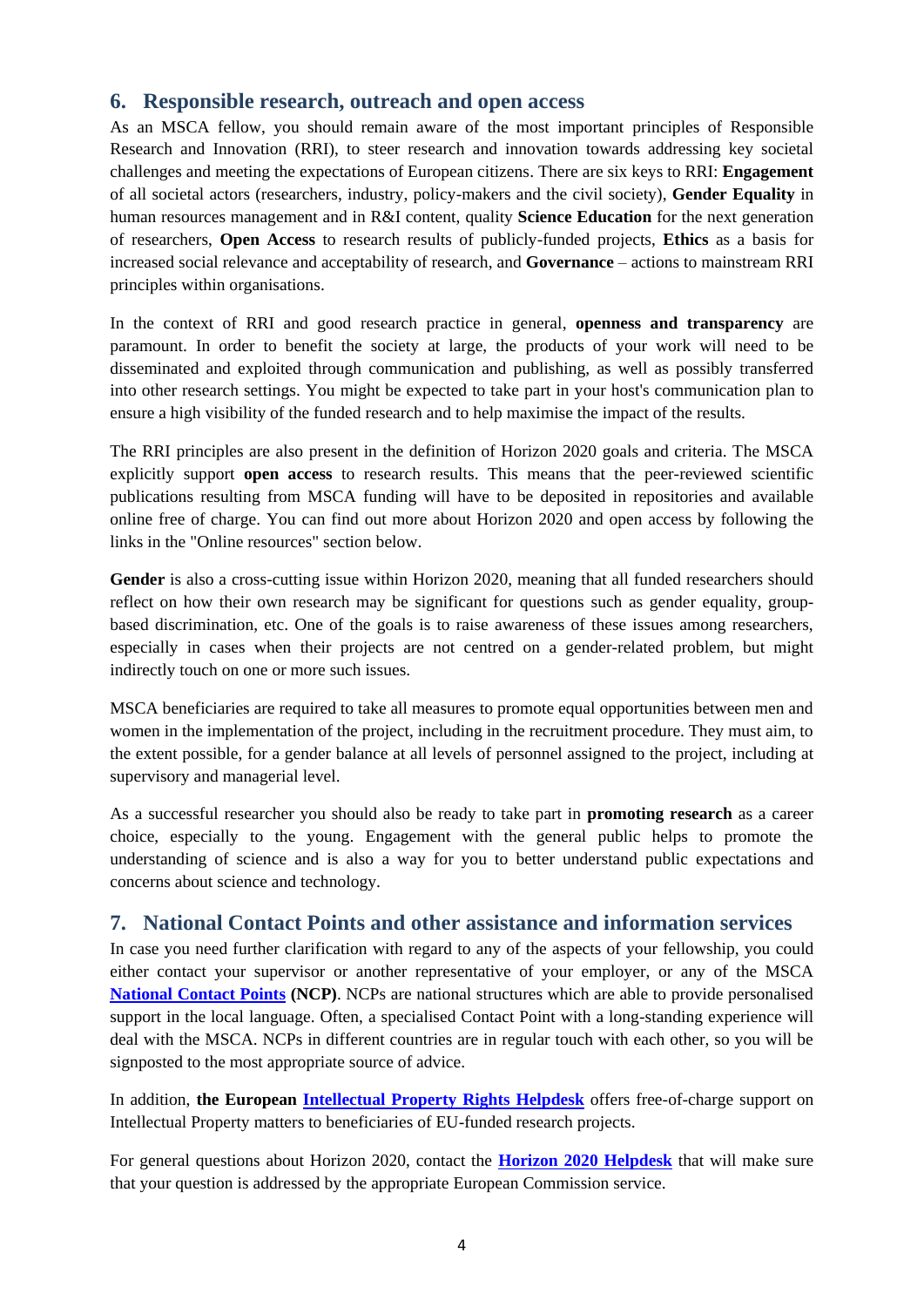Finally, the **EURAXESS – [Researchers in Motion portal](http://ec.europa.eu/euraxess/)** offers access to personalised help with relocation for internationally mobile researchers, through a network of EURAXESS Service Centres located across Europe. The portal also includes a range of other services, such as information and networking for researchers working outside Europe. The portal is periodically updated to include new features, so please visit it regularly.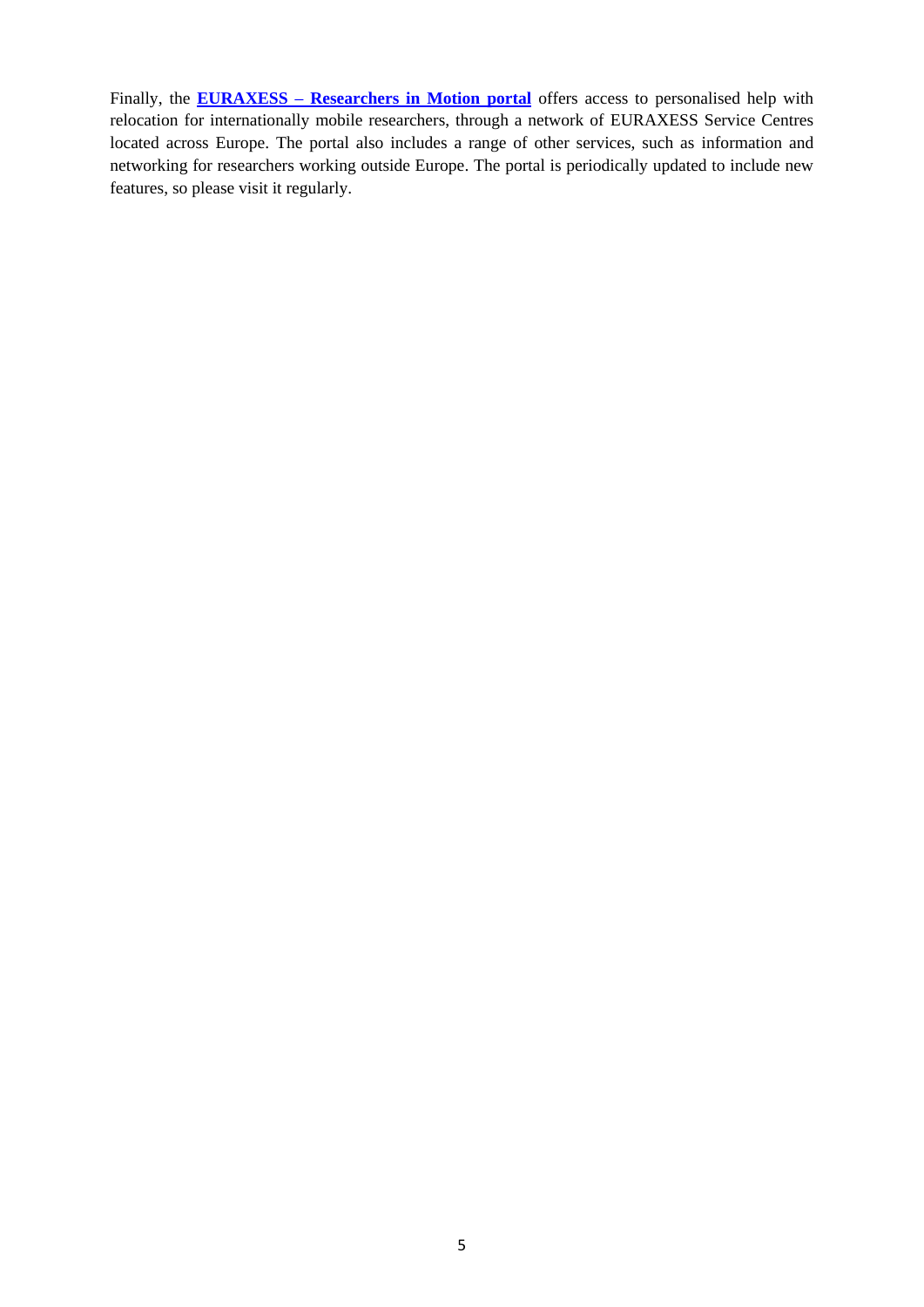## **Online resources**

Marie Skłodowska-Curie actions website <http://ec.europa.eu/msca> Marie Skłodowska-Curie actions on Facebook <https://www.facebook.com/Marie.Curie.Actions> Marie Skłodowska-Curie actions on Twitter <https://twitter.com/MSCActions>

Marie Curie Alumni Association <https://www.mariecuriealumni.eu/>

Horizon 2020 website <http://ec.europa.eu/programmes/horizon2020> Horizon 2020 Participant Portal <http://ec.europa.eu/research/participants/portal/>

- $\rightarrow$  National Contact Points [http://ec.europa.eu/research/participants/portal/desktop/en/support/national\\_contact\\_points.ht](http://ec.europa.eu/research/participants/portal/desktop/en/support/national_contact_points.html) [ml](http://ec.europa.eu/research/participants/portal/desktop/en/support/national_contact_points.html)
- MSCA part of the Work Programme: see "Work Programmes" section and "Main WP" subsection under the following link: [http://ec.europa.eu/research/participants/portal/desktop/en/funding/reference\\_docs.html](http://ec.europa.eu/research/participants/portal/desktop/en/funding/reference_docs.html)
- → Annotated Model Grant Agreement: [http://ec.europa.eu/research/participants/data/ref/h2020/grants\\_manual/amga/h2020](http://ec.europa.eu/research/participants/data/ref/h2020/grants_manual/amga/h2020-amga_en.pdf) [amga\\_en.pdf](http://ec.europa.eu/research/participants/data/ref/h2020/grants_manual/amga/h2020-amga_en.pdf)
- $\rightarrow$  Horizon 2020 Online Manual <http://ec.europa.eu/research/participants/portal/desktop/en/funding/guide.html>
- Guidelines on Open Access in Horizon 2020 [http://ec.europa.eu/research/participants/data/ref/h2020/grants\\_manual/hi/oa\\_pilot/h2020-hi](http://ec.europa.eu/research/participants/data/ref/h2020/grants_manual/hi/oa_pilot/h2020-hi-oa-pilot-guide_en.pdf)[oa-pilot-guide\\_en.pdf](http://ec.europa.eu/research/participants/data/ref/h2020/grants_manual/hi/oa_pilot/h2020-hi-oa-pilot-guide_en.pdf)

#### EURAXESS portal

<http://ec.europa.eu/euraxess/>

European Charter for Researchers and Code of Conduct for the Recruitment of Researchers <http://ec.europa.eu/euraxess/index.cfm/rights/whatIsAResearcher>

## Horizon 2020 Helpdesk

<http://ec.europa.eu/research/index.cfm?pg=enquiries>

The European Intellectual Property Rights Helpdesk <https://www.iprhelpdesk.eu/>